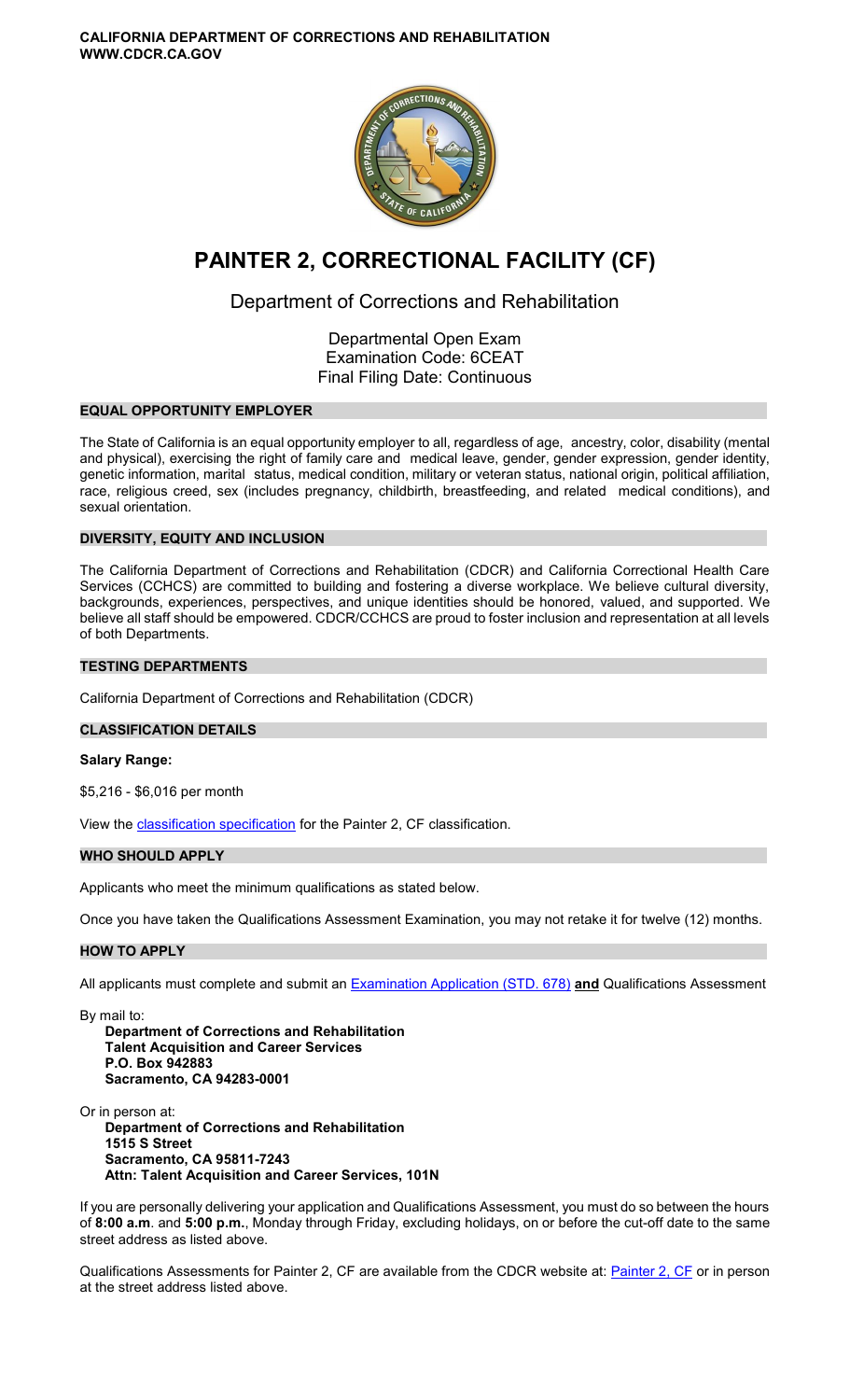#### **PAINTER 2, CORRECTIONAL FACILITY BULLETIN RELEASE DATE:** 5/1/2018

Completed applications and all required documents must be received or postmarked by the cut-off date in order to be considered. If an application is received after the cut-off date with a late or missing postmark, the application is considered late and will be included in the next cut-off date for processing. It is the applicant's responsibility to submit their application on time and to ensure the envelope is postmarked if applying by way of U.S. mail or contains proof of timely deposit with a parcel delivery or courier service. Dates printed on Mobile Bar Codes, such as the Quick Response (QR) Codes available at the United States Postal Service (USPS), are not considered Postmark dates for the purpose of determining timely filing of an application.

**NOTE:** Only applications with an original signature will be accepted.

#### **SPECIAL TESTING ARRANGEMENTS**

If you require special testing arrangements due to a verified disability or medical condition, mark the appropriate box on your Examination Application (STD. 678) and you will be contacted to make specific arrangements. You may also contact Talent Acquisition and Career Services at (916) 322-2545.

#### **APPLICATION DEADLINES/REQUIREMENTS**

Candidates must complete and return the Painter 2, CF Qualifications Assessment along with his/her Examination Application (STD. 678). Candidates who meet the minimum qualifications will have their Qualifications Assessment rated.

All applicants must meet the minimum qualifications for this examination by the cut-off date.

#### **TEST DATE**

Applications will be accepted on a continuous basis.

**Cut-off dates for processing will be:** 

| August 2, 2021   | September 1, 2021 | October 1, 2021  | November 1, 2021 |
|------------------|-------------------|------------------|------------------|
| December 1, 2021 | January 3, 2022   | February 1, 2022 | March 1. 2022    |
| April 1, 2022    | May 2, 2022       | June 1, 2022     | July 1, 2022     |

**Note:** *Check back periodically as cut-off dates may be added in the future. Additionally, cut-off dates are subject to change or be cancelled at any time. Such changes or cancellations will be in accordance with civil service laws and rules.* 

Results notices will be mailed in 6 – 7 weeks following each cut-off date. Please contact Talent Acquisition and Career Services at (916) 322-2545 if you have not received your notice after 7 weeks.

#### **MINIMUM QUALIFICATIONS**

**Either 1** 

One year of varied experience as a journey level painter. **and** 

Completion of a recognized apprenticeship in painting and finishing.

**Or 2** 

Five years of varied experience in the painting and finishing of wood and metal surfaces. An Associate of Arts or Certificate of Arts Degree in Painting and Finishing from an accredited community college or equivalent degree approved by the California Superintendent of Public Instruction under the provisions of California Education Code Section 94310.2 may be substituted for two years of the required experience. (Students who are within six months of completing their degree will be admitted to the examination, but must present evidence of completion prior to appointment.)

Qualifying experience may be combined on a proportionate basis if the requirements stated above include more than one pattern and are distinguished as "Either" 1, "or" 2, "or" 3, etc. For example, candidates who possess qualifying experience amounting to 50% of the required time of Pattern 1, and additional experience amounting to 50% of the required time of Pattern 2, may be admitted to an examination as meeting 100% of the overall experience requirement.

**OUT-OF-CLASS EXPERIENCE:** A "completion of an out-of-class assignment" memorandum, dated within one year of assignment completion, is required to use as out-of-class experience to meet the minimum qualifications for examination purposes. Employees may obtain this documentation from his/her Institutional Personnel Officer/Personnel Liaison. Out-of-class experience without required documentation will not be considered for examination purposes.

#### **SPECIAL PERSONAL CHARACTERISTICS**

Persons appointed to positions in this class must be reasonably expected to have and maintain sufficient strength, agility, and endurance to perform during stressful (physical, mental, and emotional) situations encountered on the job without compromising their health and well-being or that of their fellow employees or that of inmates.

Assignments during tour of duty may include sole responsibility for the supervision of inmates and/or the protection of personal and real property.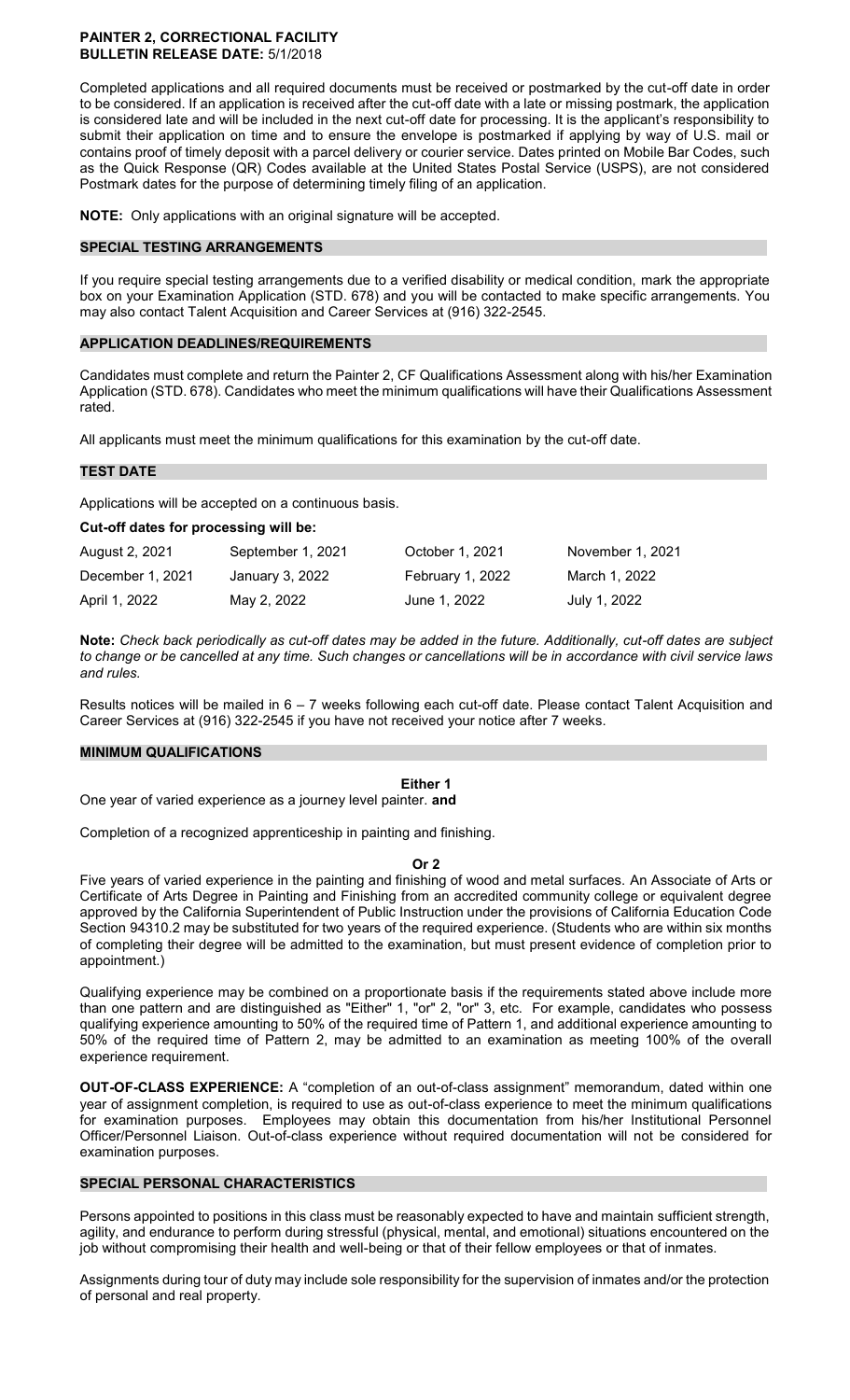# **POSITION DESCRIPTION AND LOCATION(S)**

A **Painter 2, CF** scrapes, sands, and fills surfaces in preparation for painting and finishing; apply undercoats and finish coats with brush or by spray machine; paper hang; mix and match paints and finishes; clean and maintain brushes and other equipment; paint simple designs; estimate the cost of painting jobs; advise in the selection, ordering and storing of painting materials; consult with other craftspeople; keep simple records and make reports; prepare lists of materials and supplies; lay out a job; and lead the work of helpers or craftspeople.

Position(s) exist statewide with CDCR.

#### **EXAMINATION PLAN**

**EXAMINATION INTERVIEWS WILL NOT BE HELD.** This examination will consist of a Qualifications Assessment weighted 100%. To obtain a position on the eligible list, applicants must achieve a minimum rating of 70.00% on the Qualifications Assessment.

The Qualifications Assessment is designed to elicit a range of specific information regarding each candidate's knowledge, skill, abilities, and potential to effectively perform the duties relative to the classification. Candidates who meet the minimum qualifications will have their Qualifications Assessment rated and successful candidates will be placed on an eligible list. **SUBMISSION OF THE QUALIFICATIONS ASSESSMENT IS MANDATORY.**  Candidates who do not submit a completed Qualifications Assessment will be eliminated from this examination.

#### **Qualifications Assessment -- Weighted 100.00%**

**Scope:** Emphasis in the examination will be on measuring competitively, relative to job demands, each candidate's:

#### **Knowledge of:**

1. Principles, methods, materials, tools and equipment used in painting, finishing and paper hanging work. 2. Painting Safety Orders of the Division of Industrial Safety.

# **Skill to:**

1. Brush and spray painting, paper hanging, mixing paints, finishing materials, and blending and matching colors.

#### **Ability to:**

- 1. Mix paints and match colors.
- 2. Scaffolding and rigging.
- 3. Do paper hanging.
- 4. Estimate materials needed.
- 5. Keep simple records and make reports.
- 6. Follow oral and written instructions.
- 7. Read and write English at a level appropriate for the classification.
- 8. Erect and paint from ladders.

The Job Analysis identifies job duties and job requirements for the classification and may be referenced in preparing for the examination. The Job Analysis for the Painter 2, CF is available on the CDCR website at: CDCR **[Job Analysis.](https://www.cdcr.ca.gov/Career_Opportunities/HR/OPS/Exams/Analysis/index.html)** 

**Note:** To ensure a fair and equitable opportunity for all competitors, CDCR does not authorize the gathering of informal study groups or the distribution of informal sample test questions to prepare for examinations. Additionally, pursuant to California Government Code Sections 19680 and 19681, candidates are not to obtain or discuss test questions and/or answers from current or prior examinations to prepare for upcoming examinations.

#### **ELIGIBLE LIST INFORMATION**

The resulting eligible list will be established to fill vacancies for CDCR.

Names of successful candidates are merged onto the list(s) in order of final scores, regardless of date. Eligibility expires 12 months after establishment unless the needs of the service and conditions of the list(s) warrant a change in this period.

# **VETERANS' PREFERENCE/CAREER CREDITS**

Veterans' Preference will be granted in this examination. Veterans who have achieved permanent civil service status are not eligible to receive Veterans' Preference. Career credits will not be granted in this examination.

# **DRUG-FREE STATEMENT**

It is an objective of the State of California to achieve a drug-free State work place. Any applicant for State employment will be expected to behave in accordance with this objective, because the use of illegal drugs is inconsistent with the law of the State, the rules governing civil service, and the special trust placed in public servants.